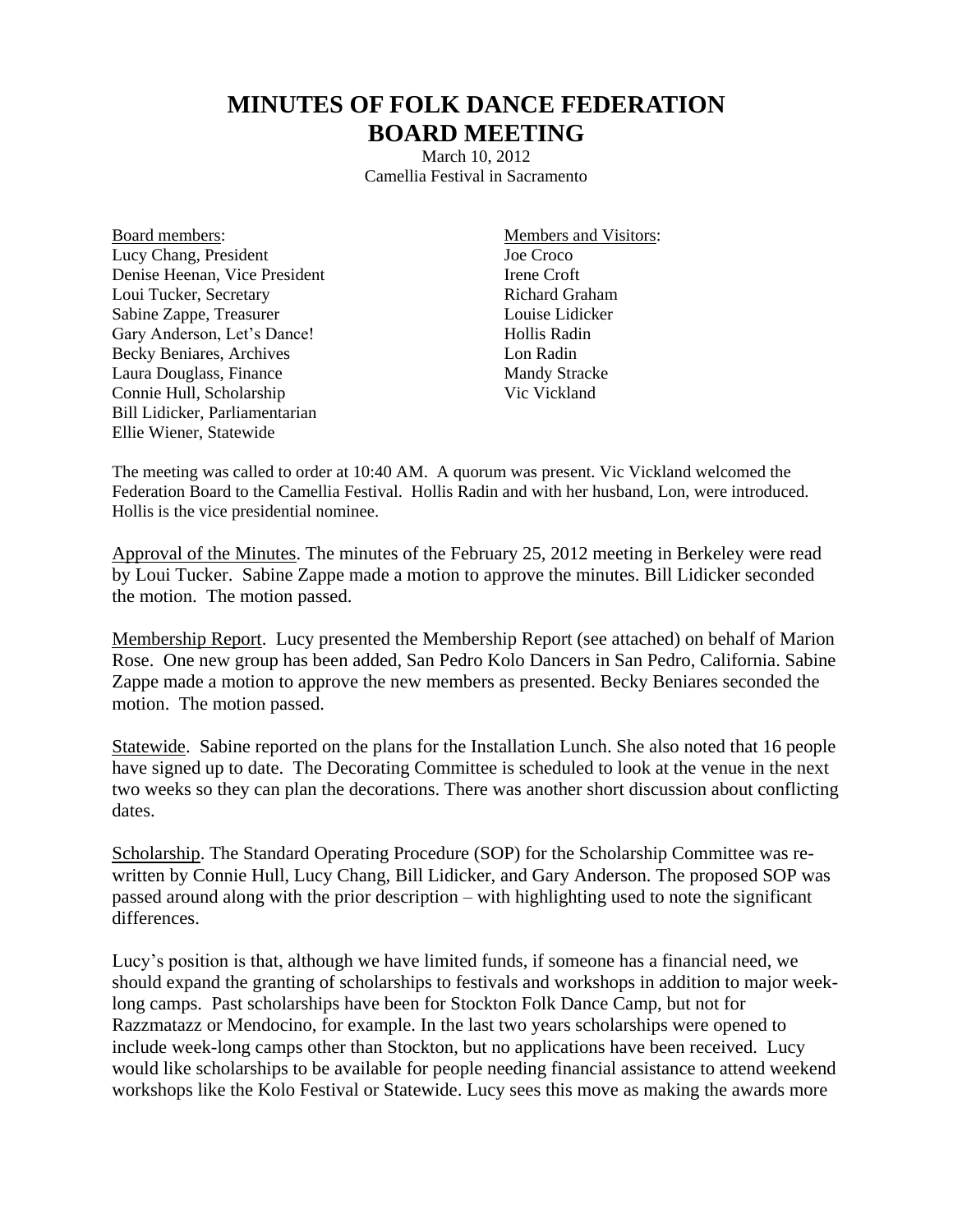inclusive and as good PR for the Federation. Some members of the Scholarship Committee feel the focus should remain on major camps only.

Bill believes scholarships are a tool to encourage existing dancers to become leaders, not just to get dancers to dance at local events. Adding all events will make things chaotic and add pressure on the Scholarship Committee members. It might also throw our finances out of whack. We should be focused on helping dancers become leaders.

Loui believes opening up the scholarships should not generate a huge increase in applications. She mentioned as evidence that there has been a line on all the publicity for the Heritage Festival for the last three years stating that anyone needing financial assistance should contact her and she intended to personally pay for anyone who wanted to attend who didn't have the money. She has never been taken up on that offer. Most people can afford the fees for a weekend workshop (\$100 or less), or they just pay for what they can afford – the Saturday night party, for example. It's the week-long camps that require a significant financial commitment, and those happen primarily in June, July and August.

Bill pointed out that we have a limited budget and typically give two half-scholarships (although three have been granted in some years).

When it was suggested that we should set a deadline for all applications, it was pointed out that the deadline is already on the application that is available on the Federation's website: 60 days prior to the first day of the event.

Lucy suggested we try this expanded scholarship program for two years and see what happens. She stressed that we need to expand our perspective to serve more dancers and not just prospective teachers. She believes that we need to give dancers financial support and they will give back to us in other ways such as writing an article, teaching, community involvement, and promoting folk dancing. We may have a few more applications during the year instead of just 3 or 4 once a year for Stockton Folk Dance Camp but we should be able to handle any increase.

It was clarified that, at this point the Board is merely giving direction to the Scholarship Committee. The committee members will have to formalize the SOP and present that for a vote of the Board.

Connie said she would change the wording of the SOP to define "events" (for which a scholarship can be granted) as being "folk dance camps, workshops, and festivals," and also add that a scholarship recipient can perform other tasks besides providing a written report or teaching at a class. It will also be stated that the Federation President is a member of the Scholarship Committee, whereas currently it is stated only in the Federation bylaws.

New Dancers Festivals Ad Hoc Committee. This committee will meet Sunday May 6 at Lucy's house. The agenda will include a review the past year's festivals, the results, how we can improve them, what needs to be changed, etc. The South Bay will hold one in late June or early July. Anyone involved in the New Dancers Festivals is invited to come to the meeting to talk about successes, problems, etc.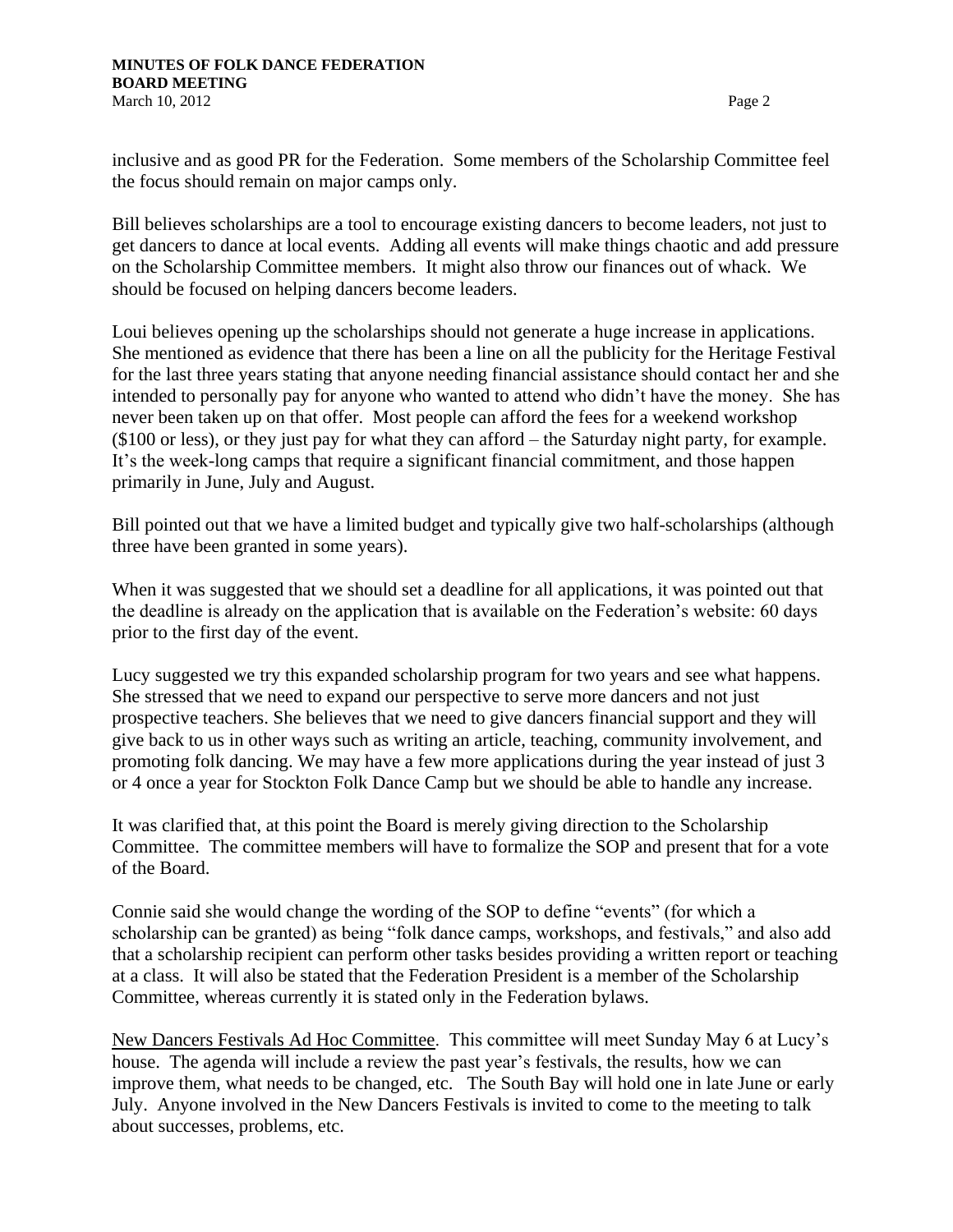Officers Ball. After a brief discussion, it was the consensus of those present that we should hold another Officers Ball. The Livermore Hall was a good choice for the hall, and Lucy said she would find out what dates in the fall are available. She knows they are already booked in October, but will start checking dates in November. Once we have a date, additional planning can begin.

The 2012-2013 Budget. The Finance Committee is still working on this and, while the final budget will be presented for approval at the April 22 General Assembly, Lucy shared the preliminary budget at this time. She pointed out that at one time we had total funds of \$93,000. Currently we have \$81,000, and much of that is set aside for specific purposes -- the Promotion Fund and the Scholarship Fund. After taking out the earmarked funds, we really have only about \$15,000 in the General Fund. Membership dues, despite being raised about two years ago, do not cover the Federation's expenses.

It was noted that we need to find out exactly how much is in the Scholarship Fund as those funds are set aside and cannot be counted in the General Fund. Up until the move to the Chase accounts, there were separate CDs at Wells Fargo for scholarship funds. Sabine said she would track down the bank statements, take out however much has been given in scholarships and add in earned interest, and come up with an accurate figure.

It was suggested that *Let's Dance!* could be run with less color, although the full color makes it more appealing. Gary stated that his printer is a color printer and it cannot be changed to blackand-white. It was suggested that our own advertisements (Statewide, New Dancer Festivals, etc.) could be half-page ads instead of full-page ads. They cost money to print, but the Federation does not pay for the ads directly.

Some important notes in the preliminary budget:

- The \$600 for Board expenses will cover either food or room rental, but not both.
- The Federation Cup is something Lucy is paying for this year, but funds should be established for future presidents to use for specific projects such as this.
- The cost for the Archives is the storage locker which has been donated but should be accounted for in the budget.
- The \$1500 for the New Dancer Festivals is the \$250 offered to a club that agrees to put on a New Dancers Festival. (It should be noted that Turlock did not request funds.) This will cover six festivals, but we would like to offer more in different venues.
- The cost item of \$435 is for a CD duplicator and that cost might be lower. This will help make CDs for institutes in the future.
- The Officers Ball is expected to bring in enough to cover expenses break even.
- Insurance is self-funded and should not cost the Federation anything break even.
- PayPal fees are incurred when members pay their dues or an event on-line, but these fees are not large.
- Perhaps we could raise donations to \$500 since we got a \$100 check this last week.